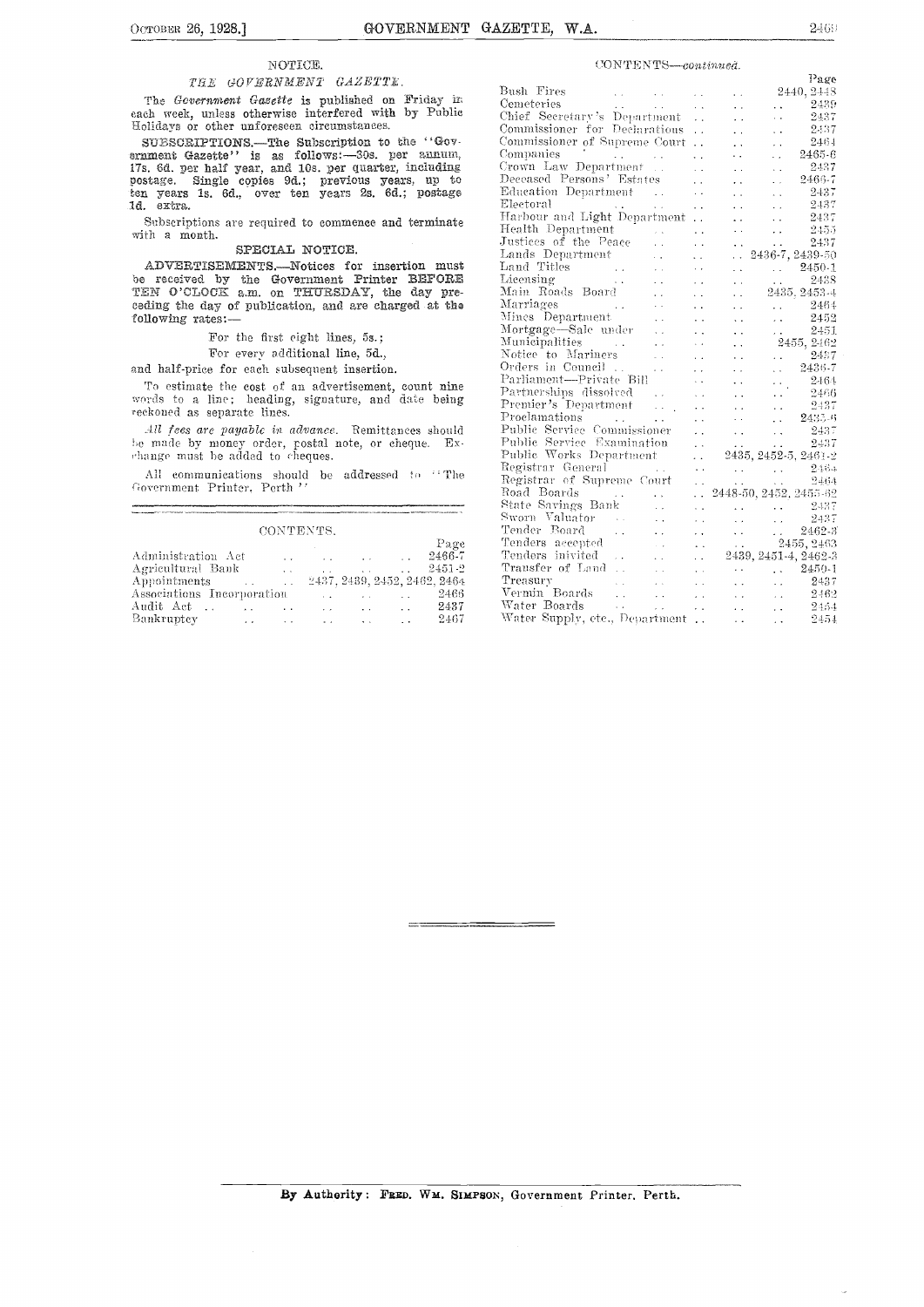

# Government Gazette

## PERTH, FRIDAY, 26 OCTOBER 1928 No. 52

© STATE OF WESTERN AUSTRALIA

### **CONTENTS**

Administration Act Agricultural Bank Appointments Associations Incorporation Audit Act Bankruptcy Bush Fires Cemeteries Chief Secretary's Department Commissioner for Declarations Commissioner of Supreme Court Companies Crown Law Department Deceased Persons' Estates Education Department Electoral Harbour and Light Department Health Department Justices of the Peace Lands Department Land Titles Licensing Main Roads Board Marriages Mines Department Mortgage—Sale under Municipalities Notice to Mariners Orders in Council Parliament—Private Bill Partnerships dissolved Premier's Department Proclamations Public Service Commissioner Public Service Examination Public Works Department Registrar General Registrar of Supreme Court Road Boards State Savings Bank Sworn Valuator